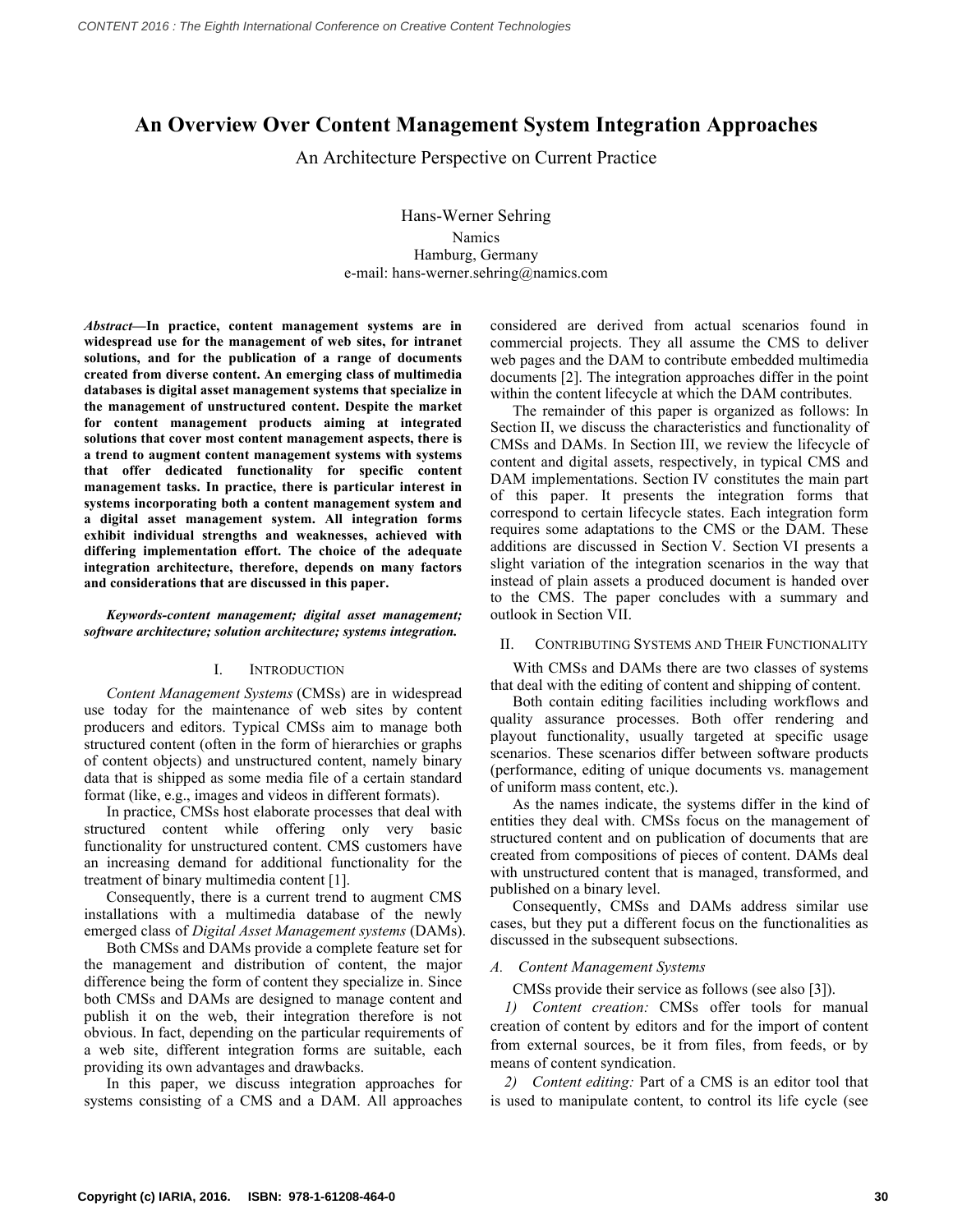Section III), and to preview renderings of content. Content manipulations include adding value to content, the maintenance of description data, and the addition of layout hints and other channel-specific settings, e.g., URLs for the publication of content in the form of world wide web resources. Editing tools can be form-based with a separate preview or in-document, in which case the editor manipulates documents, and manipulations are mapped to the corresponding content. Often there are workflows to control the editing processes.

*3) Quality assurance:* Quality assurance for content consists of approval and publication, although in some CMS products these two activities are one. Approval marks content as being suitable for publication. Publication finally makes it available to the target audience – in the form of rendered documents. Quality assurance should be embedded in the CMSs workflows.

*4) Rendering:* Rendering is the process of creating documents from content. Structured content typically is rendered by mapping content structures to document layouts. The ability to manipulate binary content is limited compared to that of a DAM with matching capabilities. CMSs offer general functionality on media content suited for a particular publication channel, e.g., for the web. This particular case includes rendering of images for adaptive design, e.g., to resize them for specific channels or to apply device-specific format conversions.

*5) Playout:* The shipping of rendered documents, called delivery or playout, is not necessarily a core functionality of a CMS. But since playout usually is tightly coupled with rendering, CMS products include a playout component. Some CMSs target high performance output, sometimes being integrated with Content Delivery Networks (CDNs).

# *B. Digital Asset Management Systems*

A DAM's functionality includes the following [4].

*1) Asset Creation:* Assets are created in a DAM as content is in a CMS, manually or in automated processes. Manual creation is typically accomplished by means of an external authoring tool. Its output is uploaded to the DAM.

*2) Asset Editing:* Editing is typically restricted to the maintenance of structured information (descriptive data, e.g., defining time code information in moving image, legal information, provenance information, etc. [5]). Binary manipulations are performed by authoring tools. Editing may take place in workflows [6].

*3) Quality assurance:* DAMs have an approval process like the one of CMSs. Workflows for quality assurance can typically be customized.

*4) Rendering:* The rendering of digital assets consists of format conversions, media manipulations, and generating multimedia documents from multiple assets. Transcoding particular video formats for different browsers or mobile platforms is a typical manipulation task. Manipulations

include image manipulation, e.g., scaling of images for adaptive design, inserting logos in photos, watermarking of documents, etc. An example for on-the-fly document generation is assembling a video from moving image and sound for multilanguage videos. Whole hypermedia documents can theoretically be created this way. Another example is the addition of descriptive data to multimedia assets as meta data, e.g., Exif data.

*5) Playout:* DAMs typically can deliver assets, at least by shipping online to the web or offline by creating files, e.g., for print. Some DAMs offer more sophisticated playout functionality, e.g., reliable delivery, at-most-once delivery, exactly-once-delivery, or digital rights management. DAMs specialized in video management offer a playout based on QoS parameters. In particular, they measure network latency during video transmission to be able to sacrifice image quality in favor of synchronicity if needed [7].

### III. CONTENT AND DIGITAL ASSET LIFECYCLES

Both content objects managed by a CMS and assets managed by a DAM have a lifecycle. In most products, these lifecycles are explicitly represented by states of the objects. Figure 1 illustrates the states and possible state changes as described below.



Figure 1. Lifecycle states of content objects.

The content object lifecycle starts with content objects being created. This can happen manually or by importing external content, e.g., from files or news feeds.

Subsequent editing adds value to content. Changes affect the actual content or descriptive information that is also stored in content objects. In particular, editing may include linking content objects to each other in order to create multimedia documents from the resulting object graphs.

Quality assurance for content is reflected in a dedicated approval step that marks content as being suitable for publication. Such content is, depending on the CMS product, either directly available for rendering and shipping or it constitutes a candidate for a final publication step. In the course of this paper we draw no distinction between publication and approval.

An approved object that is edited becomes unapproved. Typically CMSs support versioning of content and this way allow the approved version to be online and a newer version to be edited.

In many states, a content object can be deleted.

Assets, being a different form of content, have a similar lifecycle. They are initially created inside a DAM, be it by import from external sources or by original authoring and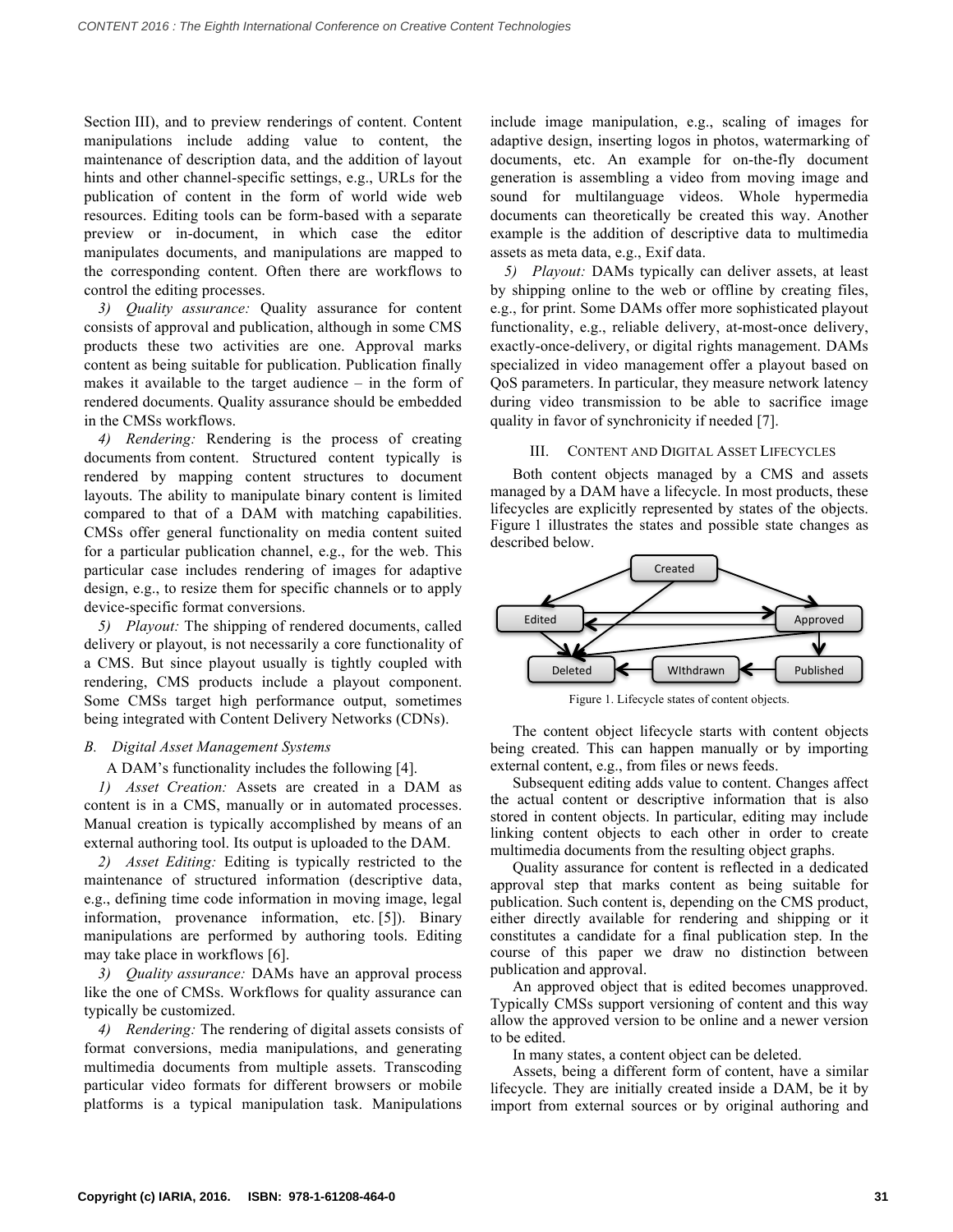

Figure 2. Example content and asset lifecycle and relationships.

storing the results inside the DAM. Editing assets is not a primary use case of a DAM [8], so we omit asset modifications here. DAMs support quality assurance by an approval process, though, similar to that found in CMSs.

#### IV. TIME OF ASSET INTEGRATION

Even if the management of structured and that of unstructured content are separated utilizing a CMS and a DAM, respectively, content and assets need to be combined in published documents.

There are various integration scenarios to achieve this kind of separation of concerns. For a concrete system the integration approach should be chosen based on the requirements that the system needs to fulfill and the implementation effort. On that basis, the most beneficial approach can be chosen.

Each integration form has its specific advantages and disadvantages and addresses a different set of requirements. The subsections of this section discuss one approach each.

The subsequent Section V discusses the implementation effort of each integrated solution.

For the integration scenarios we only consider the case of a CMS being used to prepare content and to define how to render documents. This is the particular strength of a CMS that cannot be substituted by a DAM. Therefore, the CMS will always be in lead when considering the overall document publication process.

The approaches thus differ in the point in time at which an asset is integrated into the CMS. **Figure 2** illustrates the scenarios covered in this paper by different content flows.

# *A. Integrating Assets at Playout Time*

The integration at playout time makes full use of the DAM's functionality with respect to rendering and playout. Documents are created from both content and assets at the latest point in time possible. This way, it is the loosest integration form that happens at the point of document assembly. The equivalent in an information system is the presentation layer.

Though this frontend integration makes this approach the most volatile one, it is often preferred in practice due to its comparably low implementation costs and due to the fact that all of the DAM's functionality is being used.

A CMS's editor tool allows content objects to be related to each other. Such relationships are required either to be able to link documents or to define content structures that lead to documents composed of various content objects. Figure 2 uses the example of an image related to text. This integration scenario – as well as all the other ones discussed in the course of this paper except for the integration at creation time – requires an extension of the CMS's editor tool with a search in the accompanying DAM. At the same time the search functionality of the DAM is required to be exposed to the CMS.

For integration at playout time the CMS stores proxy content (as asset references) only at editing time. Such proxy content represents an asset from the DAM. It is created when an asset reference is defined using the editor tool.

The external references from proxy content to the asset it represents require the DAM to provide stable external asset IDs or addresses.

The CMS renders proxy content objects as references to the according assets residing inside the DAM that delivers them directly into the documents.

After creation of proxy content the CMS needs to receive events concerning the asset's lifecycle. A referenced asset might become unavailable for publication later on due to disapproval or deletion from the DAM.

There is no general way to prevent possible runtime errors due to assets that have been deleted or ones that have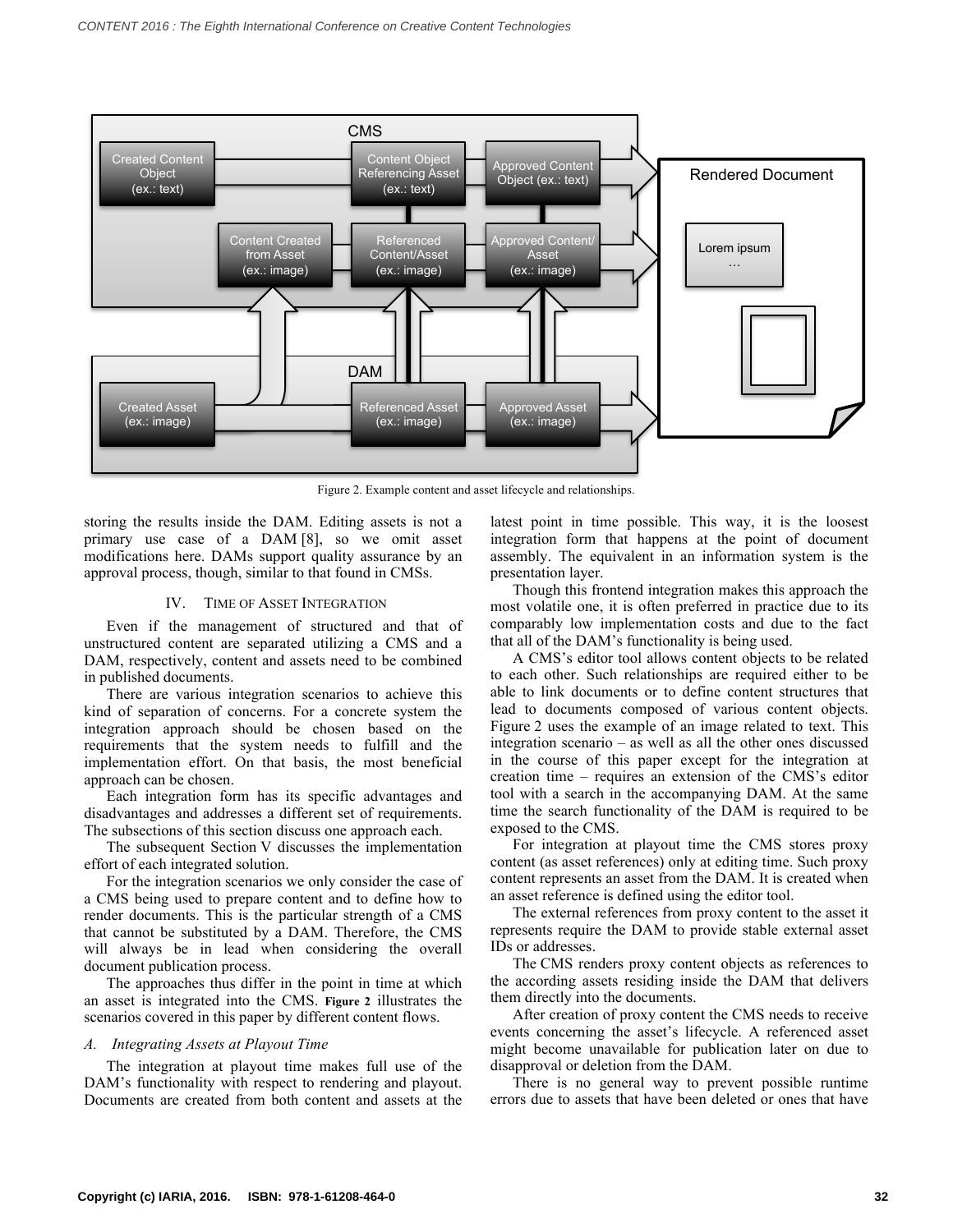otherwise become inaccessible. Depending on publication strategies all content referencing such an asset may become inaccessible, as well as (transitively) all content referring to such content. In other cases, it might be possible to remove such references but leave the rest of the content intact.

In the case of web content management this scenario requires the DAM to be exposed to the Internet in order to be able to deliver the assets for inclusion into documents.

### *B. Integrating Assets at Render Time*

Like most of the integration scenarios this one requires (see previous subsection): an extension of the CMS's editor with a search in the accompanying DAM, capabilities to manage asset references in order to relate assets to content, and means to deal with the fact that asset and content life cycles cannot be synchronized in a generic way.

During rendering, references are resolved. Assets are transferred to the CMS and stored at least in the public stage. The benefit of this step is increased independence from the asset lifecycle from this point on: asset deletion no longer leads to inconsistent publications out of the CMS. Nevertheless, disapproval of an asset does not automatically lead to withdrawal of corresponding and referring content.

The problem with unavailable assets exists as in the preceding case. Yet it does not occur at playout time, but instead at rendering time. This makes no difference in most contemporary CMSs. In offline CMSs that render documents in advance, this can be beneficial, though.

# *C. Integration Assets at Approval / Publication Time*

This integration scenario is much like the preceding ones, only that it integrates assets even earlier in the asset/content lifecycle, namely during approval or publishing.

Typically, content is published in a transitive way. E.g., when an article is published, all related images need to be published in the same step as well, or otherwise the publication of the article will fail.

This integration scenario is based on an extension of the CMS's approval process in a way that assets are retrieved from the DAM and stored as content in the CMS during the process (based on proxies created at editing time), at least in the public stage. This scenario is based on the assumption that it is insufficient to apply quality assurance to the proxies alone because of asynchronous asset modifications in the DAM. Instead, the assets' approval state is checked as part of the approval process of the CMS.

In contrast to the preceding scenarios, the CMS is leveraged from having to consider unavailable assets at playout time. Still, the decoupled life cycles of asset and corresponding content need to be dealt with. To this end, there either needs to be a synchronization of asset and content state based on notifications as discussed before, or the CMS neglects the approval state in the DAM and maintains the state on the basis of content objects only.

In this integration scenario, as opposed to the preceding ones, the CMS's publication, rendering, and playout capabilities are used for digital assets. Section V.B discusses the resulting implications. The DAM's playout functionality (see Section II.B) will not be utilized.

# *D. Integration Assets at Editing Time*

Assets can be added to the CMS at editing time, e.g., when a reference to an asset is added to some content. This requires an extension of the CMS's editor with (a) search in the accompanying DAM like in the cases above and (b) onthe-fly content creation from selected assets.

If assets are integrated in the CMS before approval they need to be monitored for subsequent changes. To this end, there needs to be synchronization once content has been created from an asset. This synchronization may be eager (on every asset change) or lazy (on demand, e.g., at playout time).

With integration at approval time and before, rendering and playout are performed by the CMS (s.a.).

# *E. Integrating Assets at Asset Creation Time*

The earliest possible integration of assets is at the time of their creation: assets are added to the CMS as soon as they are created in the DAM.

This scenario only makes sense if the DAM is also used in processes other than document production through a CMS. Otherwise there would be no need for a DAM at all. When assets still have an independent lifecycle inside the DAM then the integration requires continuous synchronization. This synchronization is performed eagerly in order to provide assets as content for selection within a CMS. There is no need for an extended editor that allows searching the DAM since assets can directly be found in the content base.

In this scenario, nearly all DAM functionality is neglected in favor of the corresponding CMS functions. As in the above scenarios quality assurance is controlled by the CMS, and rendering and playout are carried out solely by it.

# V. REQUIRED SYSTEM ADAPTATIONS

In order to implement the integration of a CMS with a DAM in one of the forms presented in the preceding section, some extensions or adaptations to the software products are required. Table I gives an overview of required adaptations and attributes them to the integration scenarios.

# *A. Added Functionality*

The scenarios that rely on a continuous synchronization of assets and corresponding content objects are typically implemented through notifications by events, e.g., the event of an asset having been modified. In these scenarios the DAM needs to be an event source and the CMS an event subscriber. The DAM will produce events and transmit them to subscribers. The CMS registers for such events and to interpret them. When this functionality is not found in the CMS (which usually is the case), there needs to be an external software component that listens to such events and then triggers some actions inside the CMS. To this end the CMS needs to provide an externally usable API.

In order to relate events to content created from assets, the DAM has to provide stable IDs or addresses (like, e.g., URLs) of assets. This is particularly important due to the fact that assets are long-lived.

Most events are related to specific revisions of assets. For those events subscribers need IDs that reference asset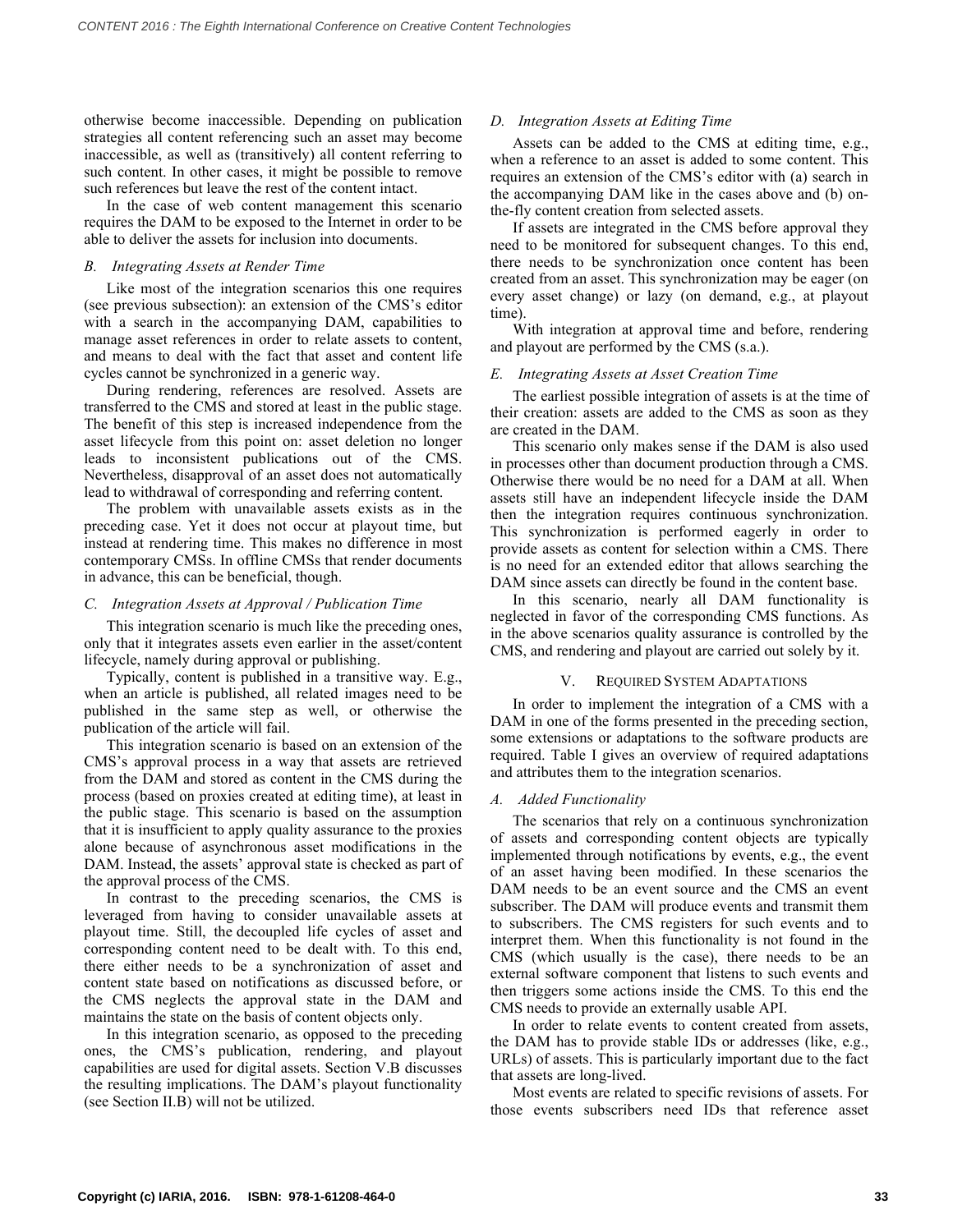| <b>Aspects</b>                     | TABLE I. CHANGES TO SOFTWARE FRODUCTS DEPENDING ON ASSET INTEGRATION TIME<br><b>Form of Integration</b>                                                                                   |                                                                                                                                                                                                                                                                                   |                                                                                                                                                                                                                                                                                       |                                                                                                                                                                                                     |                                                                                             |
|------------------------------------|-------------------------------------------------------------------------------------------------------------------------------------------------------------------------------------------|-----------------------------------------------------------------------------------------------------------------------------------------------------------------------------------------------------------------------------------------------------------------------------------|---------------------------------------------------------------------------------------------------------------------------------------------------------------------------------------------------------------------------------------------------------------------------------------|-----------------------------------------------------------------------------------------------------------------------------------------------------------------------------------------------------|---------------------------------------------------------------------------------------------|
|                                    | <b>Creation time</b>                                                                                                                                                                      | <b>Editing time</b>                                                                                                                                                                                                                                                               | Approval time                                                                                                                                                                                                                                                                         | <b>Render time</b>                                                                                                                                                                                  | Never                                                                                       |
| <b>Changes to CMS</b>              | • subscribe<br>to<br>and<br>listen<br>events<br>to<br>DAM)<br>(from<br><sub>or</sub><br>public API;<br>expose<br>content<br>create<br>on<br>creation<br>asset<br>$\alpha$<br>modification | • media<br>selection<br>dialog changed to<br>query DAM<br>$\bullet$ on-the-fly<br>content<br>creation upon asset<br>utilization (linking)<br>• subscribe to and<br>listen<br>to<br>events<br>DAM)<br>(from<br>or<br>expose public API;<br>modify content on<br>asset modification | • media<br>selection<br>dialog changed to<br>query DAM<br>• surrogate objects for<br>assets<br>$\bullet$ on-the-fly<br>content<br>creation on public<br>upon<br>asset<br>stage<br>(proxy) approval<br>$\bullet$ check<br>of<br>asset's<br>approval state upon<br>asset proxy approval | · media<br>selection<br>dialog changed to<br>query DAM<br>• surrogate objects for<br>assets<br>$\bullet$ on-the-fly<br>content<br>creation on public<br>stage<br>asset<br>upon<br>(proxy) rendering | • media<br>selection<br>dialog changed to<br>query DAM<br>• surrogate objects for<br>assets |
| <b>Changes to DAM</b>              | for<br>• event<br>source<br><b>CMS</b><br>• stable external IDs<br>(to relate assets in<br>events)                                                                                        | • query interface for<br><b>CMS</b><br>for<br>• event<br>source<br><b>CMS</b><br>· stable external IDs<br>(to relate assets in<br>events)                                                                                                                                         | • stable IDs/addresses<br>• query interface for<br><b>CMS</b><br>• interface<br>to query<br>approval state from<br><b>CMS</b>                                                                                                                                                         | • stable IDs/addresses<br>• query interface for<br><b>CMS</b><br>for<br>• event<br>source<br><b>CMS</b>                                                                                             | • stable IDs/addresses<br>• query interface for<br><b>CMS</b>                               |
| <b>Unused CMS</b><br>functionality |                                                                                                                                                                                           |                                                                                                                                                                                                                                                                                   | • quality assurance                                                                                                                                                                                                                                                                   | • quality assurance<br>• rendering (assets)                                                                                                                                                         | • quality assurance<br>• rendering (assets)<br>• playout (assets)                           |
| <b>Unused DAM</b><br>functionality | • rendering<br>• playout                                                                                                                                                                  | • rendering<br>• playout                                                                                                                                                                                                                                                          | • rendering<br>• playout                                                                                                                                                                                                                                                              | • playout                                                                                                                                                                                           |                                                                                             |

TABLE I. CHANGES TO SOFTWARE PRODUCTS DEPENDING ON ASSET INTEGRATION TIME

revisions, not assets in general. For an example of IDs fulfilling this requirement see the CMIS object IDs [9].

As described in the preceding section, some integration scenarios rely on an asset selection dialog integrated into the CMS's editing tool. Usually, such a dialog exists, but is used to select multimedia content from the CMS itself. This dialog has to be extended in a way that allows picking assets from the DAM that have not previously been imported into the CMS. Such a dialog must furthermore be backed by functionality to create content from the chosen asset, either with a copy of the content or with a link to the asset. In order for the asset selection to work the DAM has to offer search functionality to the CMS (editor). The search result contains, depending on the scenario, the asset data or the asset ID or address.

#### *B. Unused Functionality of the Software Products*

There exists functionality that is provided both by a CMS and a DAM. In an integrated system the corresponding functions of one the systems may not be used. From an architectural point of view, this makes no change. But certain strengths and weaknesses of the products might not be considered in an optimal way in particular integration scenarios.

In those integration scenarios where the CMS handles references to assets in the DAM only, the quality assurance measures, usually some approval process, of the CMS are not in effect for assets. Approving a content object just makes a statement about a version of the corresponding asset at approval time, but assets may change without the handles inside the CMS being altered.

The aforementioned event-based synchronization can be used to monitor the approval state of assets and to adjust the approval state of the corresponding content objects. But considering the whole asset lifecycle there are situations that cannot be handled. The most drastic example is a valid asset that is (rightfully) referenced by published content. If now the asset is deleted then the CMS notices the state change. But it cannot decide whether to keep the image reference (thus rendering documents with missing images), whether to remove the images reference from all content objects (thus automatically altering the content; an operation that is usually unwanted in CMSs), or whether to disapprove all content objects containing the image reference (an operation that has to be applied recursively and can thus have unexpected effects).

If integration of a CMS and a DAM takes place in a way that assets are copied to the CMS before playout time, the rendering and possibly playout functionality of the DAM will not be utilized. This is a major drawback of those integration scenarios since these are about the most powerful contributions of a DAM. A CMS typically offers very limited rendering functionality for multimedia content, if any (see Section II.A). In the subsequent Section VI, we discuss an integration approach that allows to use more of a DAM's rendering functionality. Playout with QoS parameters is usually not provided by a CMS, but by some DAMs.

If integration of a CMS and a DAM takes place at a point in the asset lifecycle later than content editing, the rendering and possibly playout functionality of the CMS is not used for content originating from assets. As pointed out above, the corresponding functions of a DAM are typically more powerful that those of the CMS (see Section II.B). But there are some things to consider in specific scenarios.

The rendering of assets often is influenced by contextspecific parameters of the publication channel at hand. For adaptive web design, for example, images are scaled to the actual screen size of the device posing a request, videos are